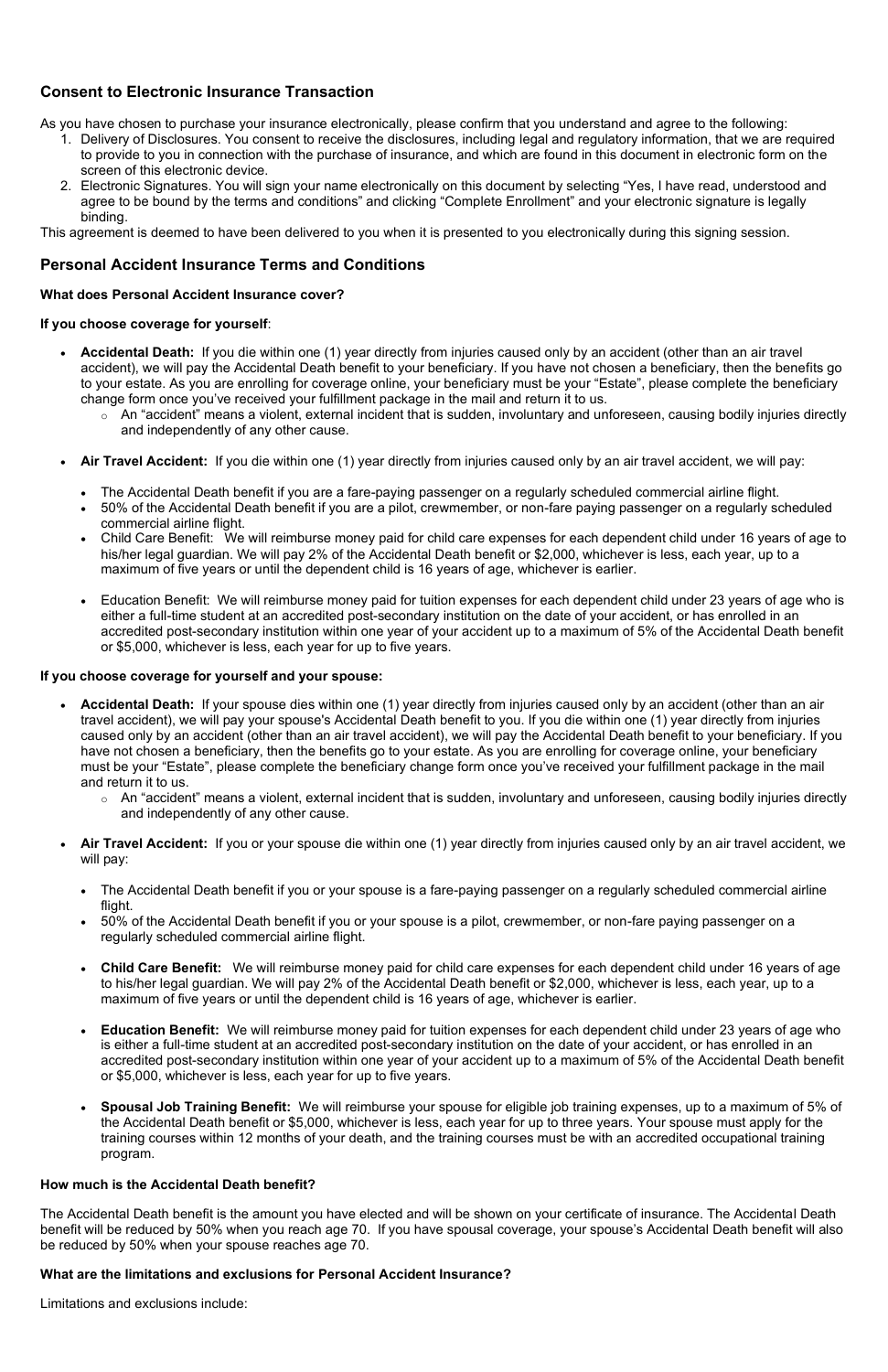- • We will not pay a benefit if your death or your spouse's death results directly or indirectly from:
	- Suicide, attempted suicide or intentional self-injury
	- Committing or attempting to commit a criminal offense
	- An event of illness directly or indirectly related to being intoxicated due to the ingestion of alcohol or drugs
	- Natural causes, sickness or disease
	- • Voluntary ingestion of poison, toxic substances or non-toxic substances or drugs, sedatives or narcotics, whether illicit or prescribed, or any voluntary inhalation of gas
	- Medical treatment or surgery, except if the medical treatment or surgery was needed because of an accident
	- War or insurrection
	- Use (or threat of use) of biological, chemical or nuclear weapons and / or devices
	- • High-risk activities including but not limited to participating in a contest of speed, riding or driving as a professional in any kind of race for prize money or profit, scuba diving, skydiving, parachuting, hang-gliding, rock or mountain climbing, bungee jumping
	- • An air travel accident, except if you or your spouse were a paying passenger on a regularly scheduled commercial airline flight

This is a summary only of the exclusions and limitations; please refer to the certificate of insurance for full details.

• To be eligible for benefits, coverage must have been in effect both at the time of the accident and at the time of death.

 After we process your enrolment form, you will receive a Certificate of Insurance. You will find your coverage effective date on this certificate.

Your coverage can end one of several ways:

- $\circ$  When you reach age 80 years old
- $\circ$  When you stop paying your premium
- $\circ$  When you are no longer eligible
- $\circ$  When you notify the insurer that you want to terminate your coverage
- $\circ$  When the Group Policy is terminated
- $\circ$  When you die

 **Note:** When your coverage ends, any coverage for your spouse (if you have elected spousal coverage) also ends. Your spouse's coverage will also end when your spouse reaches age 80 or when your spouse is no longer eligible.

- o A current customer of any RBC® company, and
- $\circ$  Between the ages of 18 and 69, and
- $\circ$   $\,$  A Canadian resident (resident in Canada for at least 6 months of each calendar year)  $\,$

You are eligible for Personal Accident Insurance if you are:

 You may also enrol your spouse if he or she is between the ages of 18 and 69 and a Canadian resident. If you are not married, but have been living with your partner for at least one year, he or she can enrol for coverage under your plan.

Your monthly premium payment will be shown on your certificate of insurance.

 The Accidental Death benefit will be paid to your estate unless you have designated a different beneficiary in writing and sent notification to the insurer. Your spouse's beneficiary will be you or your estate.

# **When does coverage start and stop?**

 Coverage is provided under Group Policy number AC4140PH issued by RBC Life Insurance Company to Royal Bank of Canada. The insurer can be contacted by phone at 1-888-659-0199, or from Quebec at 1-888-659-0099.

 This document is a summary of the key terms of the Group Policy and is not complete in detail. The terms of the Group Policy will govern your coverage.

We (RBC Life Insurance Company) may from time to time collect information about you such as:

- • information establishing your identity (for example, name, address, phone number, date of birth, etc.) and your personal background;
- information related to or arising from your relationship with and through us;
- information you provide through the application and claim process for any of our insurance products and services; and
- information for the provision of products and services.

 We may collect information from you, either directly or through representatives. We may collect and confirm this information during the course of our relationship. We may also obtain this information from a variety of sources including hospitals, doctors and other health care providers, the MIB, Inc., the government (including government health insurance plans) and other governmental agencies, other insurance companies, financial institutions, motor vehicle reports, and your employer.

# **Am I eligible for coverage?**

# **How much will I pay for coverage?**

#### **Payment of the Accidental Death benefit**

#### **Who is the insurer?**

#### **COLLECTION AND USE OF PERSONAL INFORMATION**

# **Collecting your personal information**

### **Using your personal information**